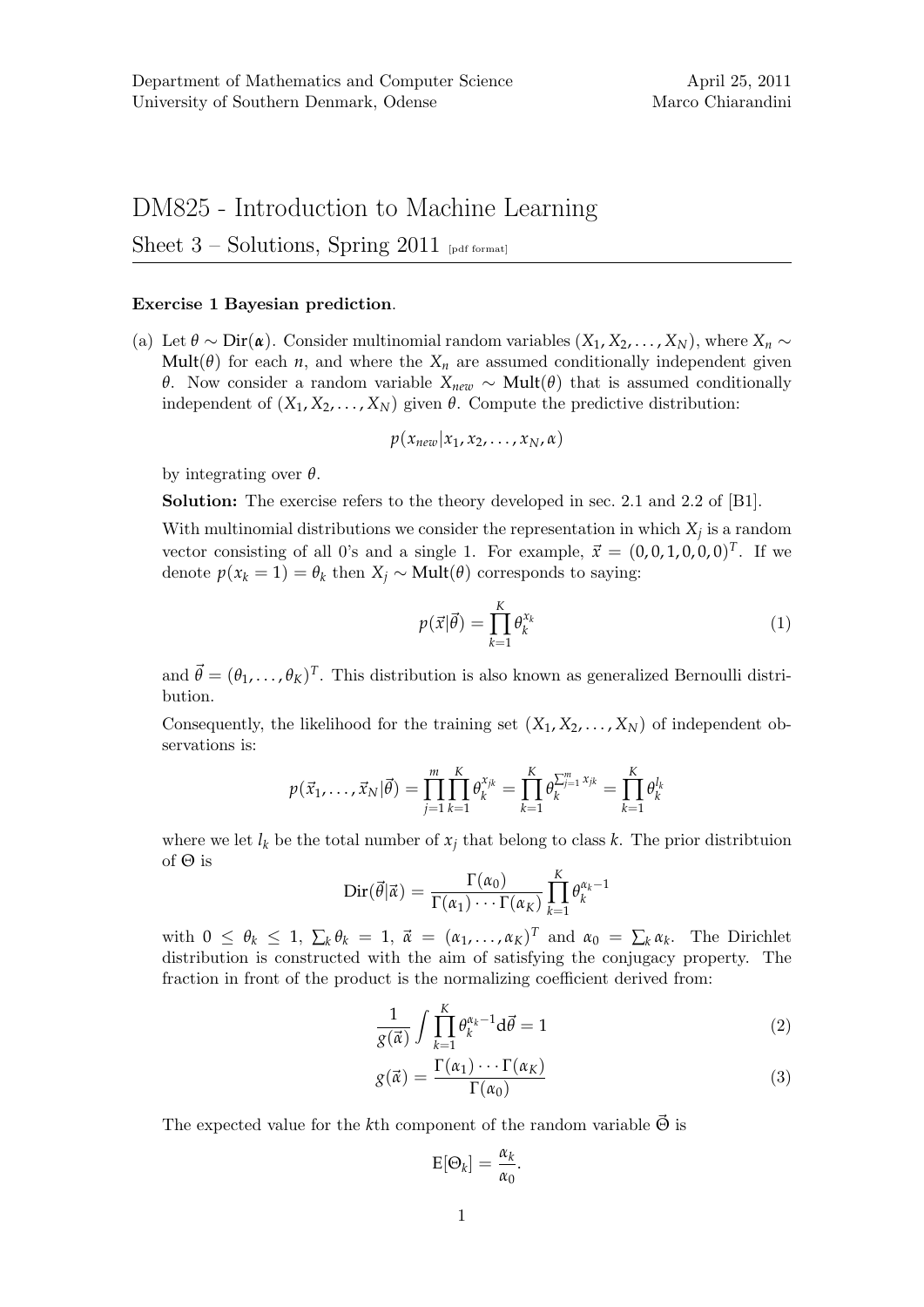*K*

From Bayes' Theorem

$$
p(\vec{\theta}|\vec{x}_1,\ldots,\vec{x}_N) \propto p(\vec{x}_1,\ldots,\vec{x}_N|\vec{\theta})p(\vec{\theta}) \propto \prod_{k=1}^K \theta_k^{\alpha_k+l_k-1}
$$

The posterior takes again the form of a Dirichlet distribution (conjugacy property) and comparing with the definition of the Dirichlet distribution above we can determine the normalization coefficients as

$$
p(\vec{\theta}|\vec{x}_1,\ldots,\vec{x}_N) = \text{Dir}(\vec{\theta}|\vec{\alpha}+\vec{l}) = \frac{\Gamma(\alpha_0+m)}{\Gamma(\alpha_1+l_1)\cdots\Gamma(\alpha_K+l_K)}\prod_{k=1}^K \theta_k^{\alpha_k+l_k-1} \tag{4}
$$

with  $\vec{l} = (l_1, ..., l_K)^T$ .

To evaluate the predictive distribution of a new outcome we use the sum and product rules of probability

$$
p(\vec{x}_{new}|\vec{x}_1,\ldots,\vec{x}_N,\alpha)=\int_{\vec{0}}^{\vec{1}}p(\vec{x}_{new}|\vec{\theta},\vec{\alpha})p(\vec{\theta}|\vec{x}_1,\ldots,\vec{x}_N,\vec{\alpha})d\vec{\theta}
$$

From  $(1)$  and  $(4)$  we have

$$
p(\vec{x}_{new}|\vec{x}_{1},...,\vec{x}_{N},\alpha) = \int p(\vec{x}_{new}|\vec{\theta},\vec{\alpha})p(\vec{\theta}|\vec{x}_{1},...,\vec{x}_{N},\vec{\alpha})d\vec{\theta}
$$
  
\n
$$
= \int \prod_{k=1}^{K} \theta_{k}^{x_{new,k}} \frac{1}{g(\vec{\alpha}+\vec{l})} \prod_{k=1}^{K} \theta_{k}^{\alpha_{k}+l_{k}-1}d\vec{\theta}
$$
  
\n
$$
= \frac{1}{g(\vec{\alpha}+\vec{l})} \int \prod_{k=1}^{K} \theta_{k}^{\alpha_{k}+l_{k}+x_{new,k}-1}
$$
  
\n
$$
= \frac{g(\vec{\alpha}+\vec{x}_{new}+\vec{l})}{g(\vec{\alpha}+\vec{l})}
$$
  
\n
$$
= \frac{\Gamma(\alpha_{0}+m+1)\Gamma(\alpha_{1}+l_{1})\cdots\Gamma(\alpha_{K}+l_{K})}{\Gamma(\alpha_{1}+l_{1}+x_{1})\cdots\Gamma(\alpha_{K}+l_{K}+x_{k})\Gamma(\alpha_{0}+m)}
$$
  
\n
$$
= \frac{\alpha_{k}+l_{k}}{\alpha_{0}+m}
$$

where *k* is chosen such that  $x_{new,k} = 1$ .

(b) Redo the problem in part (a), replacing the multinomial distribution with an arbitrary exponential family distribution, and the Dirichlet distribution with the corresponding exponential family conjugate distribution. You are to show that in general the predictive probability  $p(x_{new}|x_1, x_2, \ldots, x_N)$  is a ratio of normalizers.

Solution: The exercise refers to the theory developed in sec. 2.4 and 2.4.2 of [B1]. Here we use a slightly different notation.

We first write out the likelihood for an arbitrary exponential family to find the form of the conjugate prior.

$$
p(x_1,...,x_N|\eta) = \left(\prod_j h(x_j)\right) g(\eta)^m \exp\left(\eta^T \sum_j u(x_j)\right)
$$
  
= 
$$
\left(\prod_j h(x_j)\right) \exp\left(\eta^T \sum_j T(x_j) - mA(\eta)\right)
$$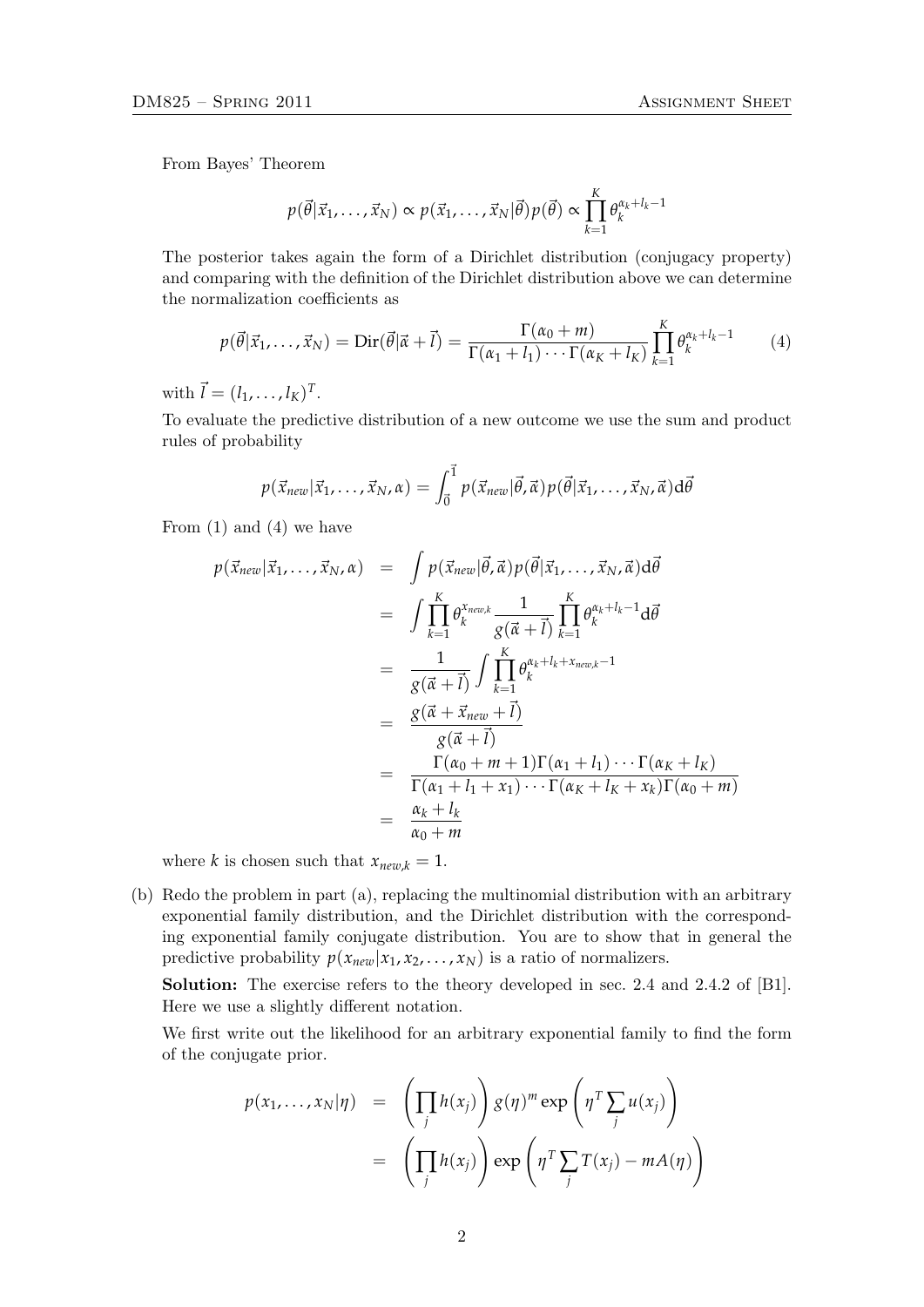where we rewrote the exponential distribution in slightly different terms than we saw at lecture with  $exp{-mA(\eta)} = g(\eta)^m$  and  $T = u$ .

The conjugate family of priors has the same "form" as the likelihood to ensure that the posterior remains in the family of priors. Thus, for conjugate prior we use

$$
p(\eta | \tau, n_0) = \frac{1}{Z(\tau, n_0)} \exp \left( \eta^T \tau - n_0 A(\eta) \right)
$$

where  $Z(\tau, n_0)$  is a normalizing function

$$
Z(\tau,\eta_0) \stackrel{\text{def}}{=} \int \exp\left(\eta^T \tau - \eta_0 A(\eta)\right) d\eta
$$

Then,

$$
p(x_1,...,x_m|\tau,n_0) = \int p(x_1,...,x_m|\eta)p(\eta|\tau)d\eta
$$
  
= 
$$
\int \left(\prod_{j=1}^m h(x_j)\right) \exp\left(\eta^T\left(\tau + \sum_{j=1}^m T(x_j)\right) - (m+n_0)A(\eta)\right)d\eta
$$
  
= 
$$
\left(\prod_{j=1}^m h(x_j)\right) Z\left(\tau + \sum_{j=1}^m T(x_j), m+n_0\right)
$$

Similarly

$$
p(x_{new}, x_1, ..., x_m | \tau, n_0) = \left( h(x_{new}) \prod_{j=1}^m h(x_j) \right) Z \left( \tau + T(x_{new}) + \sum_{j=1}^m T(x_j), m + n_0 + 1 \right)
$$

The predictive probability is then, from product rule,

$$
p(x_{new}|x_1,...,x_m,\tau) = \frac{p(x_{new},x_1,...,x_m|\tau)}{p(x_1,...,x_m|\tau)}
$$
  
= 
$$
\frac{\left(h(x_{new})\prod_{j=1}^m h(x_j)\right)Z\left(\tau + T(x_{new}) + \sum_{j=1}^m T(x_j), m + n_0 + 1\right)}{\left(\prod_{j=1}^m h(x_j)\right)Z\left(\tau + \sum_{j=1}^m T(x_j), m + n_0\right)}
$$
  
= 
$$
h(x_{new})\frac{Z\left(\tau + T(x_{new}) + \sum_{j=1}^m T(x_j), m + n_0 + 1\right)}{Z\left(\tau + \sum_{j=1}^m T(x_j), m + n_0\right)}
$$

**Exercise 2 Classification.** The course website contains a data set of  $(x_n, y_n)$  pairs, where the  $x_n$  are 2-dimensional vectors and  $y_n$  is a binary label.

(a) Plot the data, using 0's and X's for the two classes. The plots in the following parts should be plotted on top of this plot.

Solution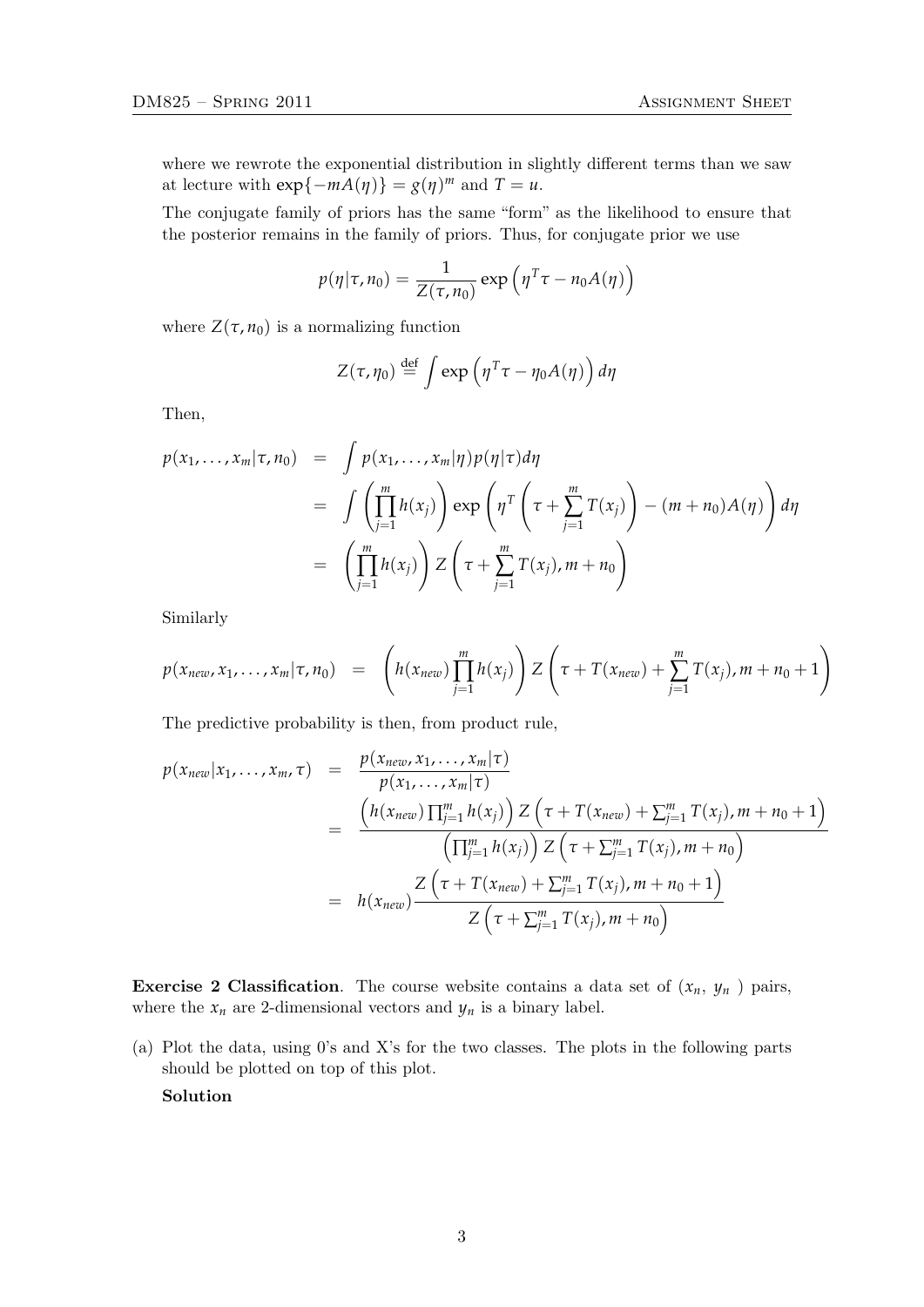- > D <- read.table("classification.dat")
- > #plot(min(D\$V1):max(D\$V1),min(D\$V1):max(D\$V1),type="n")
- > plot(range(D\$V1),range(D\$V2),type="n")
- > text(D\$V1,D\$V2,D\$V3)



Alternatively, with the lattice package (always explore the possibilities of the new functions you encounter via example).

```
> require(lattice)
> print(
       xyplot(V1~V2,groups=V3,
              data=D, pch=c(1,4))
```
)

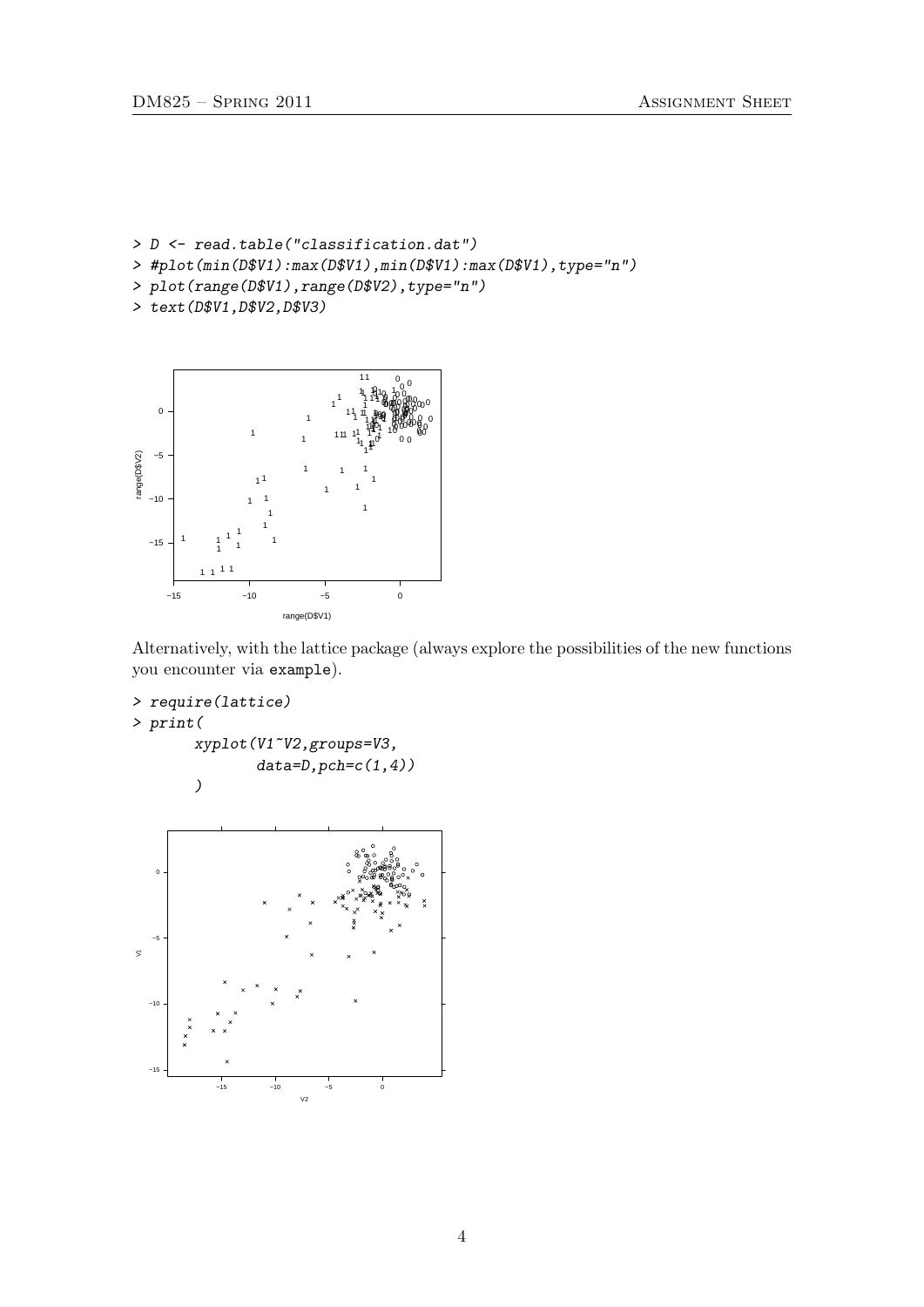(b) Write a program to fit a logistic regression model using stochastic gradient ascent. Plot the line where the logistic function is equal to 0.5. Compare this outcome with the result attained using the glm function in R (check example in predict.glm).

## Solution

The line that corresponds to  $p = 0.5$ :

Let's investigate why we obtain two curves. Let's try to plot the linear discriminant in implicit form

Hence, in the previous plot the two lines where due to a discontinuity of the function that was linked by a line (ie, from  $-\infty$  to  $\infty$ ).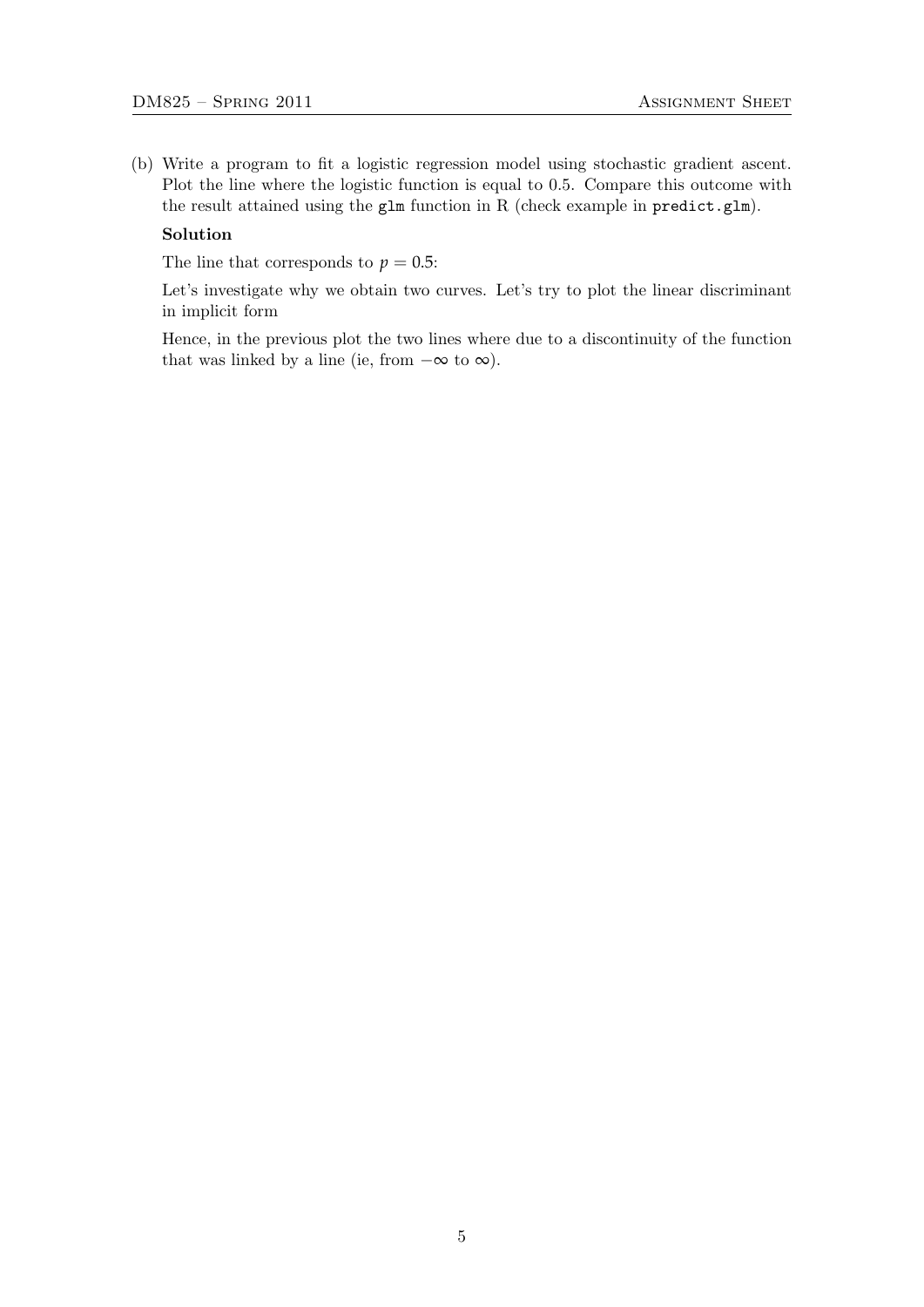```
> reslogit <- glm(V3 ~ V1*V2, data=D, family=binomial(link="logit"))
> summary(reslogit)
> # components of the resulting object reslogit:
> # reslogit$coefficients: estimated regression coefficients
> # reslogit$fitted.values: estimated success probabilities
> # reslogit$residuals: residuals
> # reslogit$linear.predictors: the linear predictor b0+b1*x1+b2*x2
> #
>
>
> # Let's plot at a fixed value 0.8 for V2
>
> x1 \leftarrow seq(-15, 2, .2)> x2 < -0.8> lp <- reslogit$coefficients[1]+reslogit$coefficients[2]*x1+reslogit$coefficients[3]*x2+
> pr <- exp(1p)/(1+exp(1p))> plot(D$V1,D$V3,xlim=c(-15,2),ylim=c(0,1),xlab="V1",ylab="Response")
> lines(x1,pr,lty=1)
```
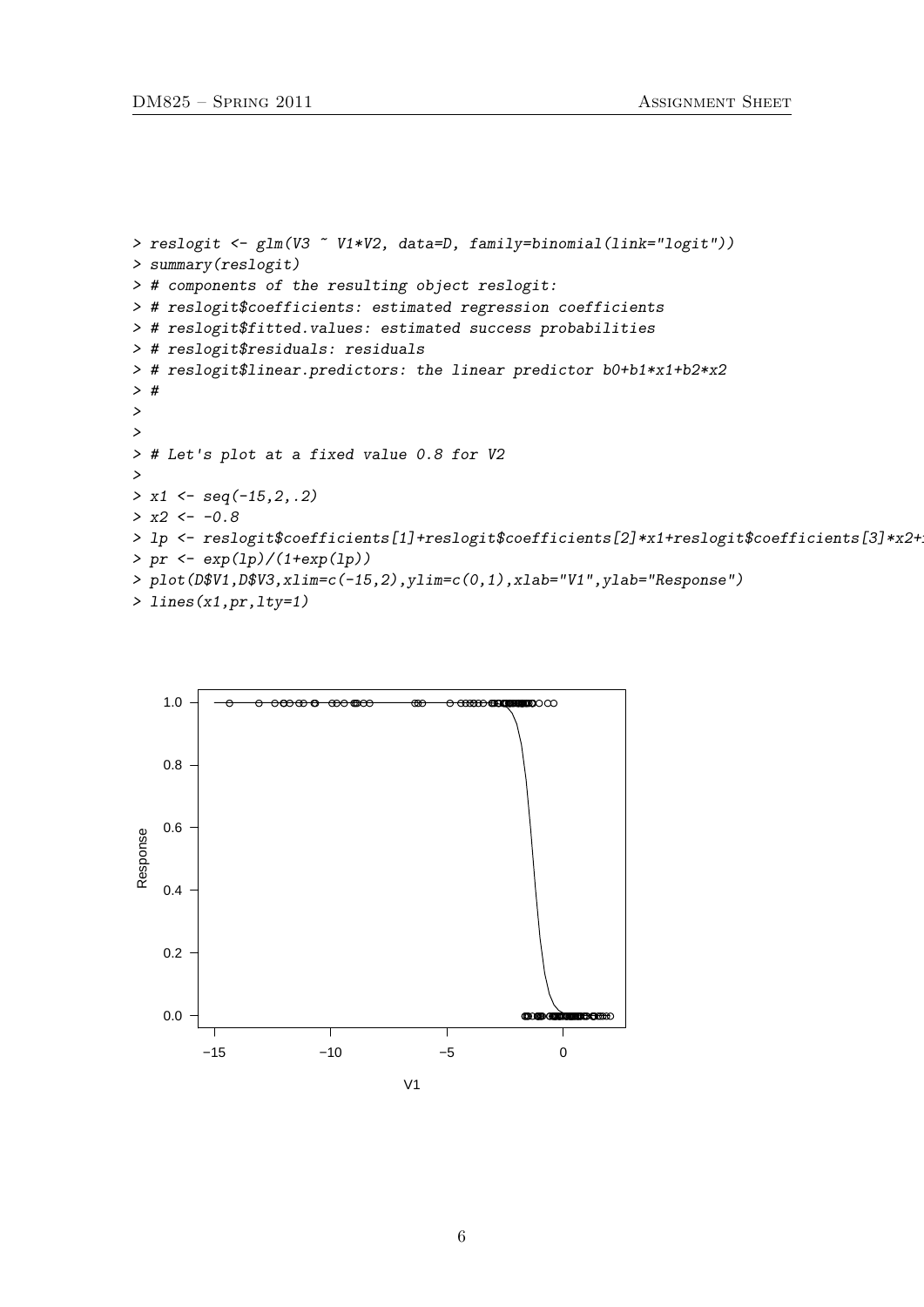> theta <- reslogit\$coefficients

- > plot(range(D\$V1),range(D\$V2),type="n")
- > text(D\$V1,D\$V2,D\$V3)
- > matlines( $x \leftarrow \text{seq}(-15, 2, .2)$ ,  $(\text{-theta}[2]*x\text{-theta}[1])/( \text{theta}[3] + \text{theta}[4]*x)$ ,  $1wd=1)$

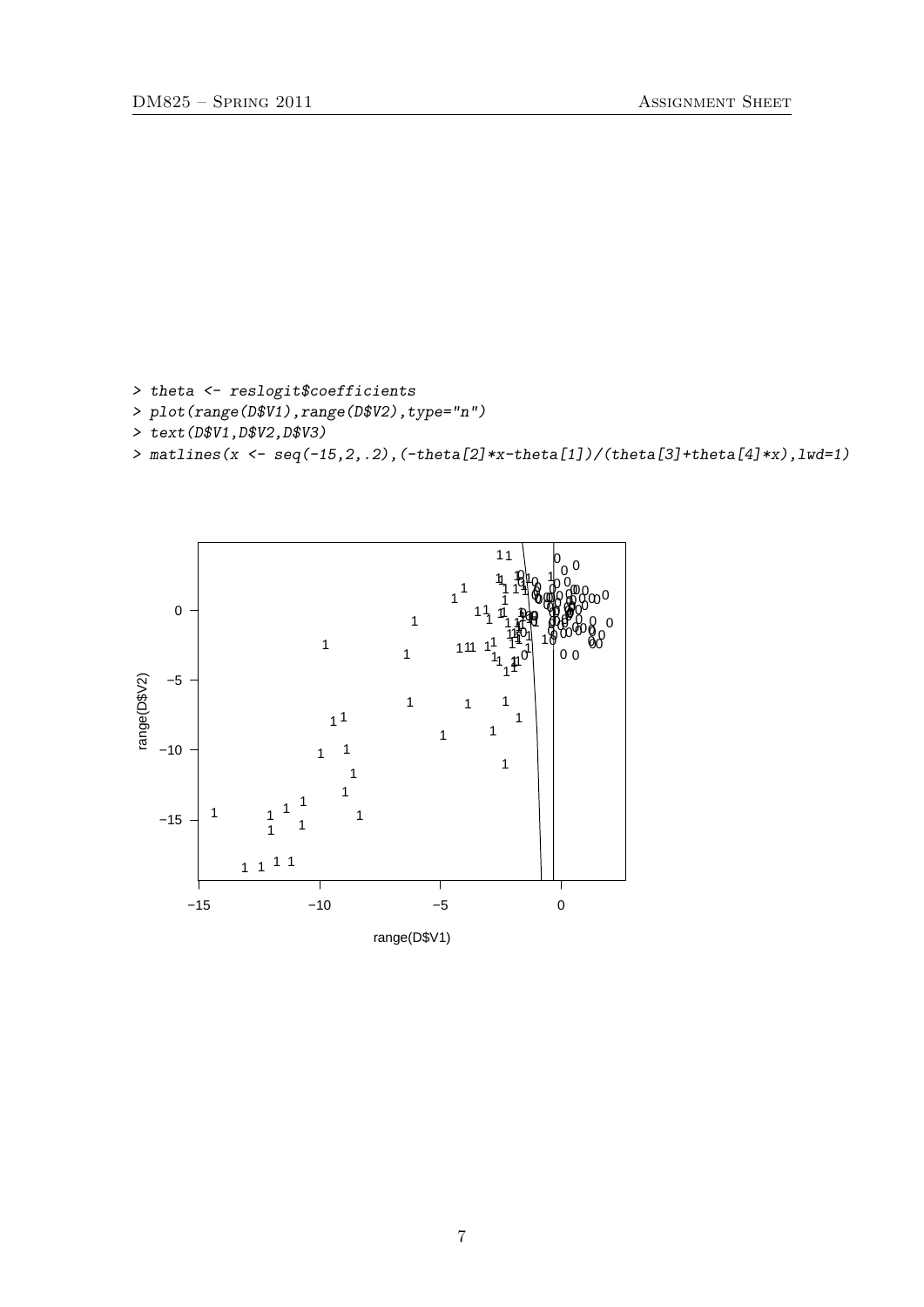```
> x1 \leftarrow seq(-32, 32, .2)> x2 < - seq(-24, 24, .2)
> f \leftarrow function(x, y) {
   apply(as.matrix(cbind(x,y)),1,function(1) theta.*'.c(1,1[1],1[2],1[1]*1[2]))}
> zs <- outer(x1, x2, FUN=f)> contour(x1,x2,zs,levels=0)
```
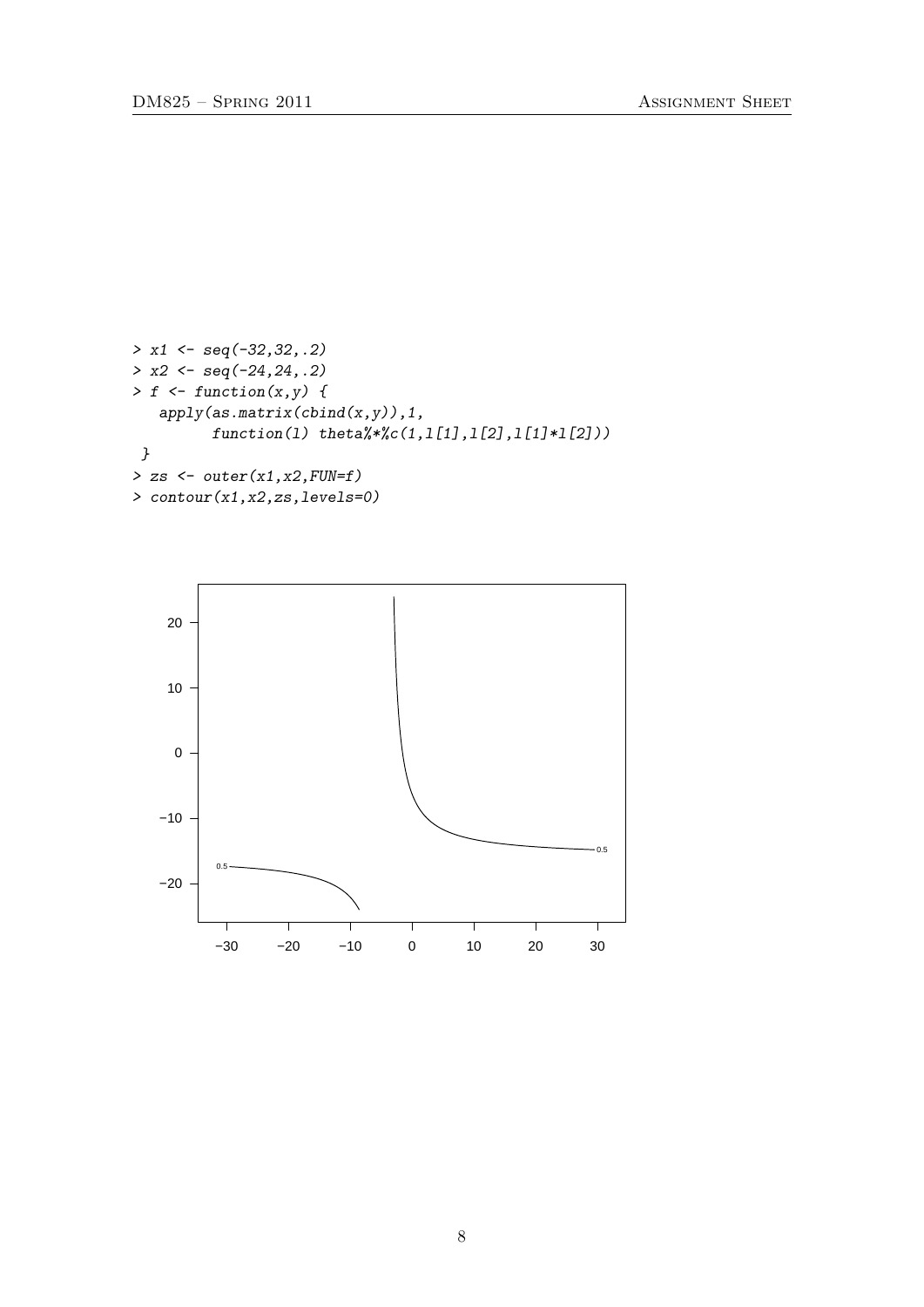(c) Fit a linear regression to the problem, treating the class labels as real values 0 and 1. (You can solve the linear regression in any way you like, including solving the normal equations, using the LMS algorithm, or calling the built-in lm routine in R). Plot the line where the linear regression function is equal to 0.5.

Solution

```
> reslm \leq 1m(V3 \sim V1*V2, data=D)
```

```
> summary(reslm)
```
- > theta <- reslm\$coefficients
- > plot(range(D\$V1),range(D\$V2),type="n")
- > text(D\$V1,D\$V2,D\$V3)
- > matlines(x <- seq(-15,2,.2),(0.5-theta[2]\*x-theta[1])/(theta[3]+theta[4]),lwd=1)

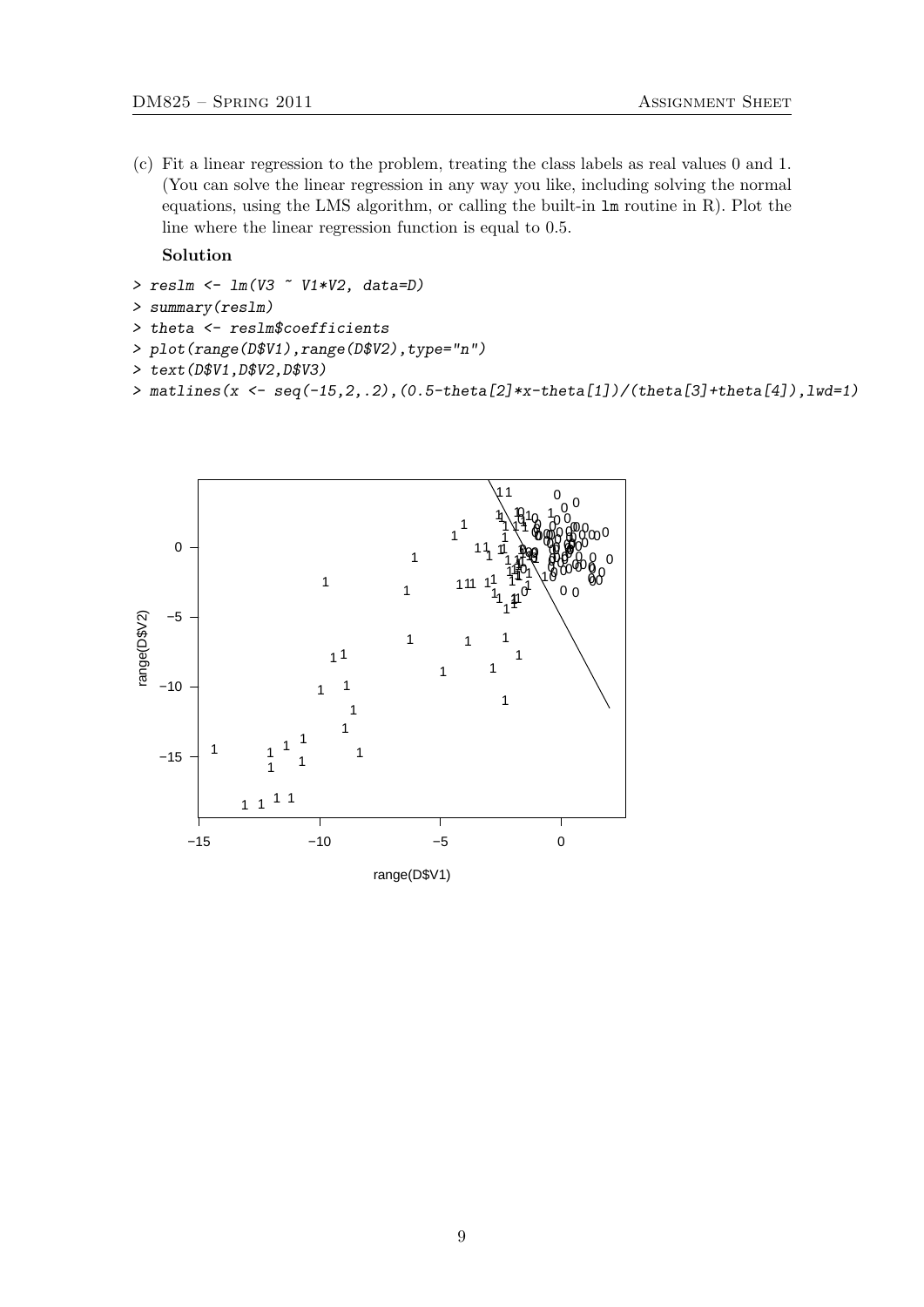```
> x1 \leftarrow seq(-32, 32, .2)> x2 < - seq(-24, 24, .2)
> f \leftarrow function(x, y) {
   apply(as.matrix(cbind(x,y)),1,function(1) theta.*'.c(1,1[1],1[2],1[1]*1[2]))}
> zs \leftarrow outer(x1, x2, FUN = f)> contour(x1,x2,zs,levels=0.5)
```